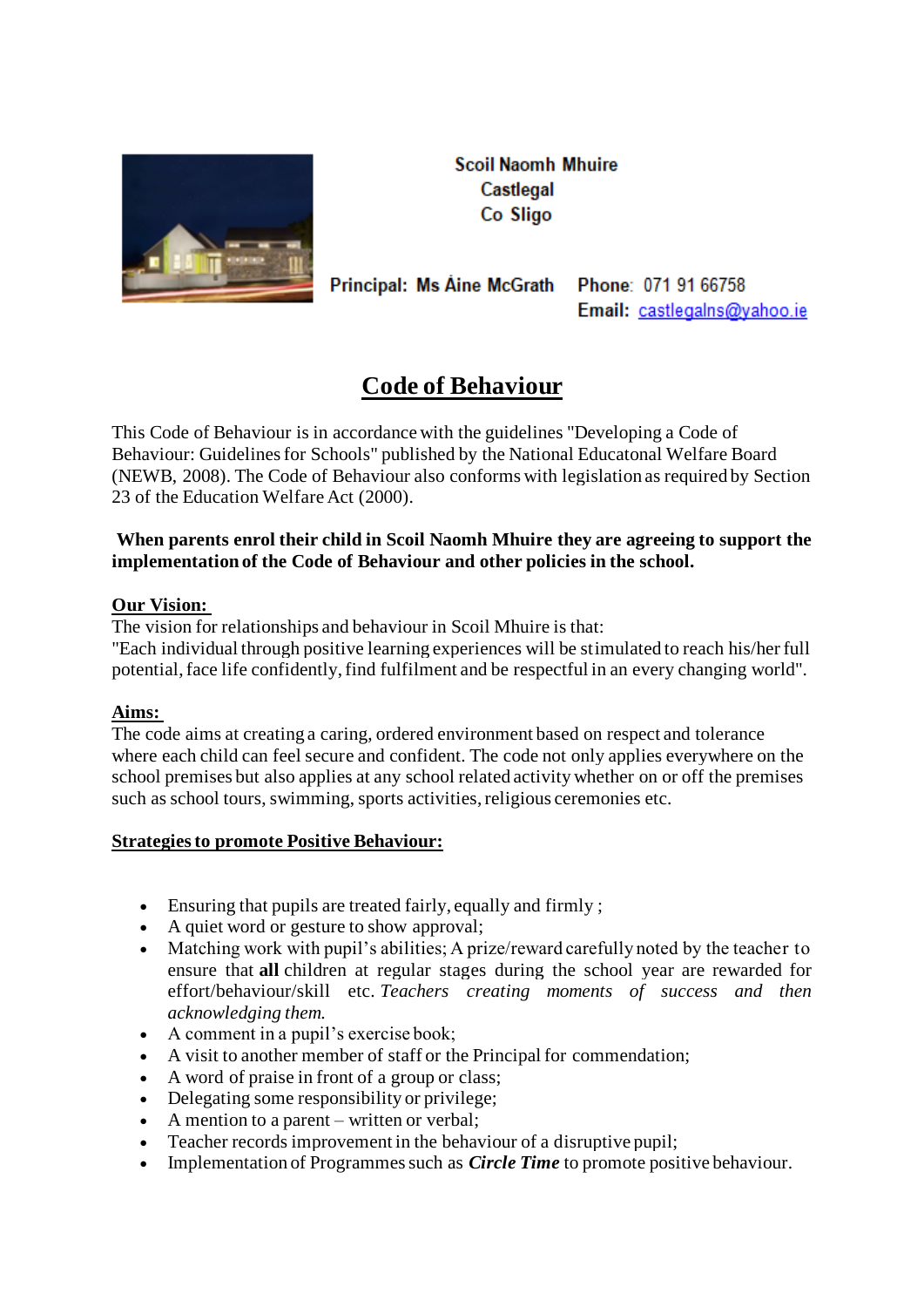The above list is not exhaustive and consists of examples only.

## **Golden Rules:**

Children from Junior Infants  $-6<sup>th</sup>$ classes will be reminded of these rules and will recite them and discuss them regularly. It is expected that the children will know them 'by rote' by the time they reach second class.

| <b>Be Gentle</b>           | Don't hurt anyone                           |
|----------------------------|---------------------------------------------|
| Be kind and helpful        | Don't hurt people's feelings                |
| <b>Be honest</b>           | Don't cover up the truth                    |
| Work hard                  | Don't waste time                            |
| <b>Look after property</b> | Don't waste or damage things or take things |
|                            | that don't belong to you.                   |
| <b>Listen to people</b>    | Don't interrupt                             |

## **Expectations of Staff**

School rules are devised with regard to the health, safety and welfare of all members of the school community. It is imperative that adults 'practise what they preach' in their interaction with children every day.

Staff are expected to:

- support and implement the school's code of behaviour;
- be cognisant of their duty of care;
- to be familiar with and follow the school's policy on "Child Protection".
- create a safe, welcoming environment for each pupil;
- praise desirable behaviour:
- facilitate pupils to reach their full academic potential;
- recognise and provide for individual talents and differences among pupils
- be courteous, consistent and fair;
- keep opportunities for disruptive behaviour to a minimum;
- deal appropriately with misbehaviour;
- keep a record of serious misbehaviour or repeated instances of misbehaviour;
- listen, at appropriate times, to pupils' explanations for behaviour;
- provide support for colleagues;
- communicate with parents and staff when necessary, always with courtesy and respect;
- provide reports on matters of concern.
- to be familiar with and follow the school's policies.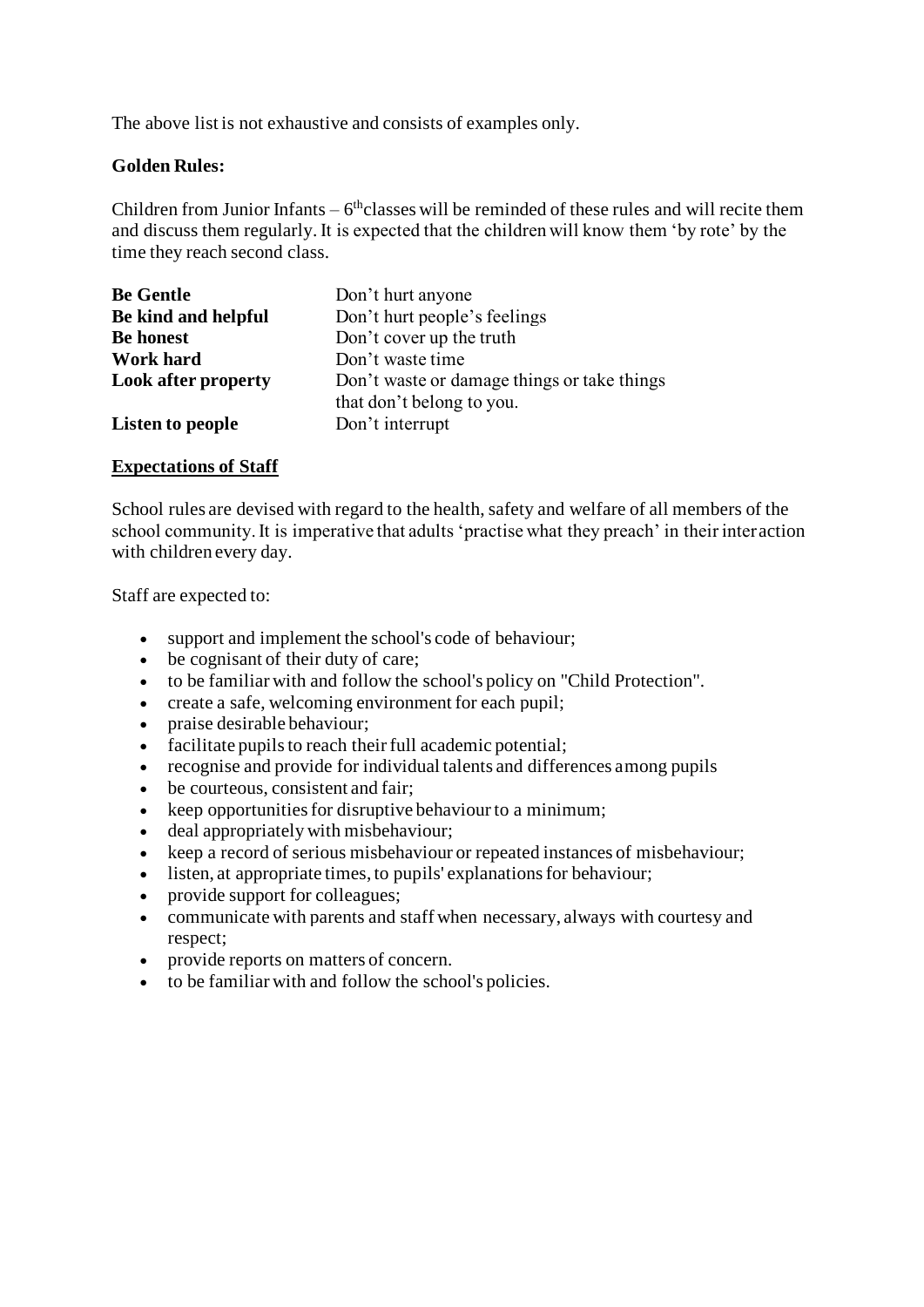# **Expectations of Parents**

Parents are expected:

- to nurture in their children a positive attitude towards school and try not to pass on any negative experiences parents may have had themselves while at school.
- to ensure their child attends school regularly and punctually in full school uniform with appropriate clothing for the weather so that their child will be warm and dry playing outside during breaks;
- to send a written note to the class teacher explaining their child's absence from school;
- to ensure the school has up-to-date phone numbers of family/friends to be contacted in case of an emergency.
- to arrange and ensure that a family member/friend is contactable and available to attend the school in the event of an emergency.
- to ensure their child attends school clean and with a good level of hygiene; to check their child's head regularly for head lice and treat as necessary;
- to ensure their child has a healthy lunch in school every day in line with the school policy on "Health Eating".
- to arrange meetings with the class teacher and/or principal when they are concerned about any issue relating to their child;
- communicate with staff when necessary, always with courtesy and respect and to model good behaviour in their relationship with teachers;
- to encourage children to have a sense of respect for themselves, for others, for their own property and that of others;
- to be interested in, support and encourage their child's school work;
- to ensure that their child has the correct books and other materials;
- to be familiar with the code of behaviour and other school policies and to support the implementation of these policies;
- to co-operate with teachers in instances where their child's behaviour is causing difficulties for others;
- to communicate to the school problems which may affect a child's behaviour.
- to follow the school's "Complaints Procedure" (available from the school) if they have a complaint about a staff member.

# **Expectations of Pupils**

Pupils are expected:

- to listen to the class teacher, work hard, do their best and make best use of their time in school;
- to enter and leave the school building at all times in an orderly fashion; When the bell rings after play-time the children stop playing and walk to their class lines. Children do not enter the school building without getting permission from teachers.
- to walk within the school building and **quietness**is expected while children are getting ready to enter/exit class i.e. while queueing, while putting on coats in cloakrooms etc.;
- to treat all staff members, themselves and each other with due respect and courtesy;
- to stand back for an adult, to welcome visitors and to show respect to their elders;
- to never bully any person; Any behaviour that interferes with the rights of others to learn and to be safe is unacceptable. Fighting, rough play or any physical force is never allowed or tolerated.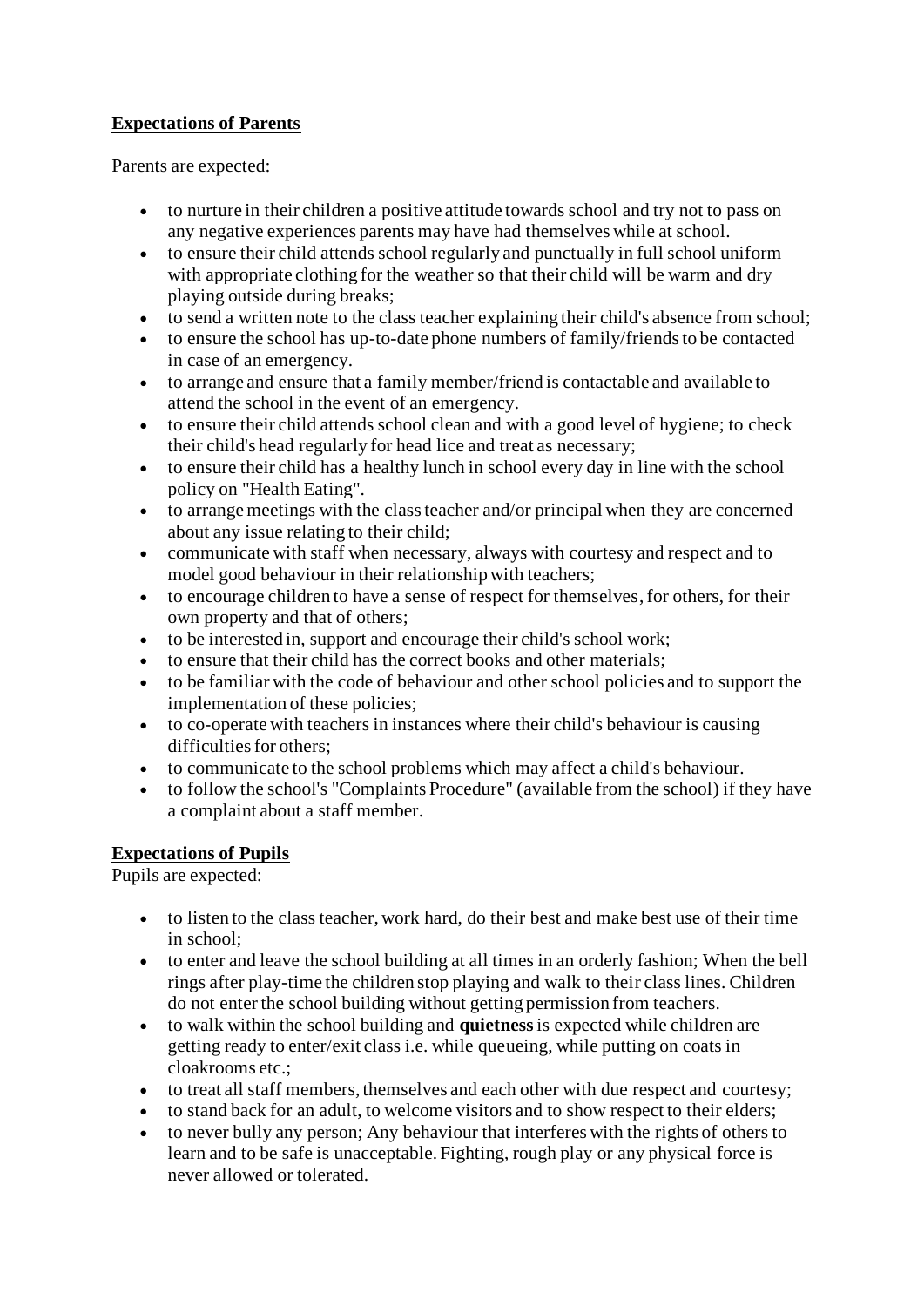- to never use bad language; Inappropriate language if used towards a teacher or anywhere within the school or while on a school activity is considered a breach of the code.
- to wear their full school uniform:
- not to bring chewing gum, glass bottles, correction fluids, other solvents, matches, cigarettes, alcohol or drugs to school either on the premises or to a school related activity;
- to bring no jewellery to school except one small stud earring in the bottom of each ear and a watch;
- not to wear make-up;
- not to cycle in school grounds unless taking part in safety training organised by the school;
- to hand up their mobile phone, switched off, to the class teacher or principal as soon as school starts and to remember to get their mobile phone from the teacher/principal before school finishes. If a child is found with a mobile phone it will be confiscated.
- to keep their hair neat and in its natural colour; For hygiene purposes hair must be tied back.
- to respect the school building and property; If deliberate damage is caused, the parent/guardian will be responsible for the cost of repair/replacement.
- to value our school environment; The playground is a litter-free zone. Fruit peels, pencil parings etc. are collected for composting. Waste paper and cardboard are collected for recycling. All other empty carton drink containers and wrapping papers are considered household waste and are taken home.
- not to climb on the school railings.

On wet days children are expected:

- to do activities in class based on the class teacher's instructions or supervising teacher's instructions; one teacher is on supervision duty at morning and lunch timebreaks with the assistance of the Special Needs assistants.
- to stay in their classrooms and not run around the room;
- to never use sharp implements;

When on school trips/tours, children are expected:

- to enter/leave the bus in an orderly manner;
- to arrive 15 minutes before departure time; Parents are expected to contact the school 15 minutes before departure time if a child is sick or unable to attend.
- to keep the school rules as listed above;
- not to bring mobile phones or electronic devices on school tours; Teachers will have mobile phones on tour if parents/children need to get in contact with one another.
- to sit in their seats and avoid loudness that would distract the driver;
- to take drinks and sweets at the appointed lunch breaks;
- to stay in their appointed groups at all times;
- to wear uniform on school tours if required;
- to return the parental/guardian permission slips allowing the child to go on tour.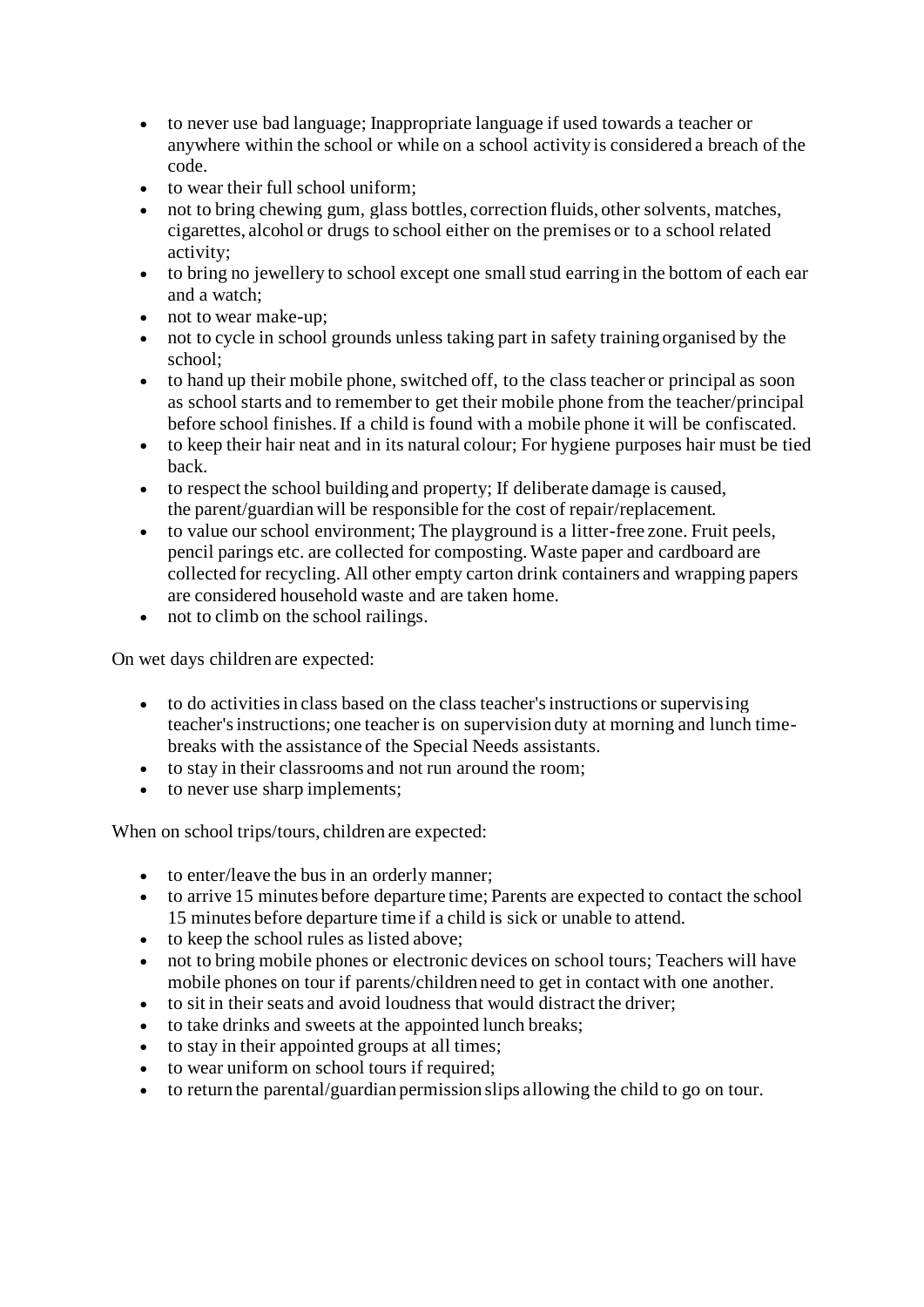# **Sanctions**

Sanctions are used in a corrective way and are intended to help the child to change and improve his or her behavioural patterns. The nature of the misbehaviour and the age of the child will determine the strategy to be employed.

## **Disciplinary Actions and Sanctions to deal with Bullying:**

**This document must be read in association with our Anti-Bullying policy.**

Bullying is a serious misdemeanour and the sanctions applied are the same as those listed below for serious misdemeanours.

- Apology to the victim
- A record is kept. Pupil/s write an account of the incident/s that lead to the Bullying behaviour and what they have learned from this episode in their lives – parents must sign this.
- Pupils may be removed from activity if endangering self or others.
- Pupil is sent to Principal/Deputy Principal and made aware that suspension could be a possibility
- In cases where it has been determined that bullying behaviour has occurred the Principal informs parents.
- Suspension procedures may follow if deemed necessary by the school authorities.

## **Disciplinary Actions and Sanctions to deal with Misdemeanours:**

The degree of misdemeanours i.e. minor, serious or gross, will be judged by the teachers and/or Principal based on a common sense approach with regard to the gravity/frequency of such misdemeanours.

# **Examples of Minor Misdemeanours:**

Interrupting class work/ arriving late for school/ running in school building/not listening and speaking out of turn/leaving seat without permission at break or lunch time/ placing unfinished food in bins/ leaving litter around school/ not wearing correct uniform/ being discourteous or unmannerly/ not completing homework without good reason/ bringing sweets and bars to school/ wearing jewellery ( Jewellery is not allowed except for one small stud earring in the bottom of each ear and a watch)/ wearing make-up / belongings not named/ unsuitable hairstyles, hair not tied back / not bringing explanation notes for absences and homework.

#### **Examples of steps to be taken by teachers when dealing with Minor Misdemeanours**

- The class teacher will normally deal with classroom misdemeanours.
- Verbal reprimand and reasoning with the pupil, including advice on how to improve, setting realistic targets.
- Time out from friends and others (to reflect on the misbehaviour).
- Loss of privileges such as 'Golden Time', Game time, extra recreation time etc.
- Noting incidence in writing
- Note in homework journal or other to parents.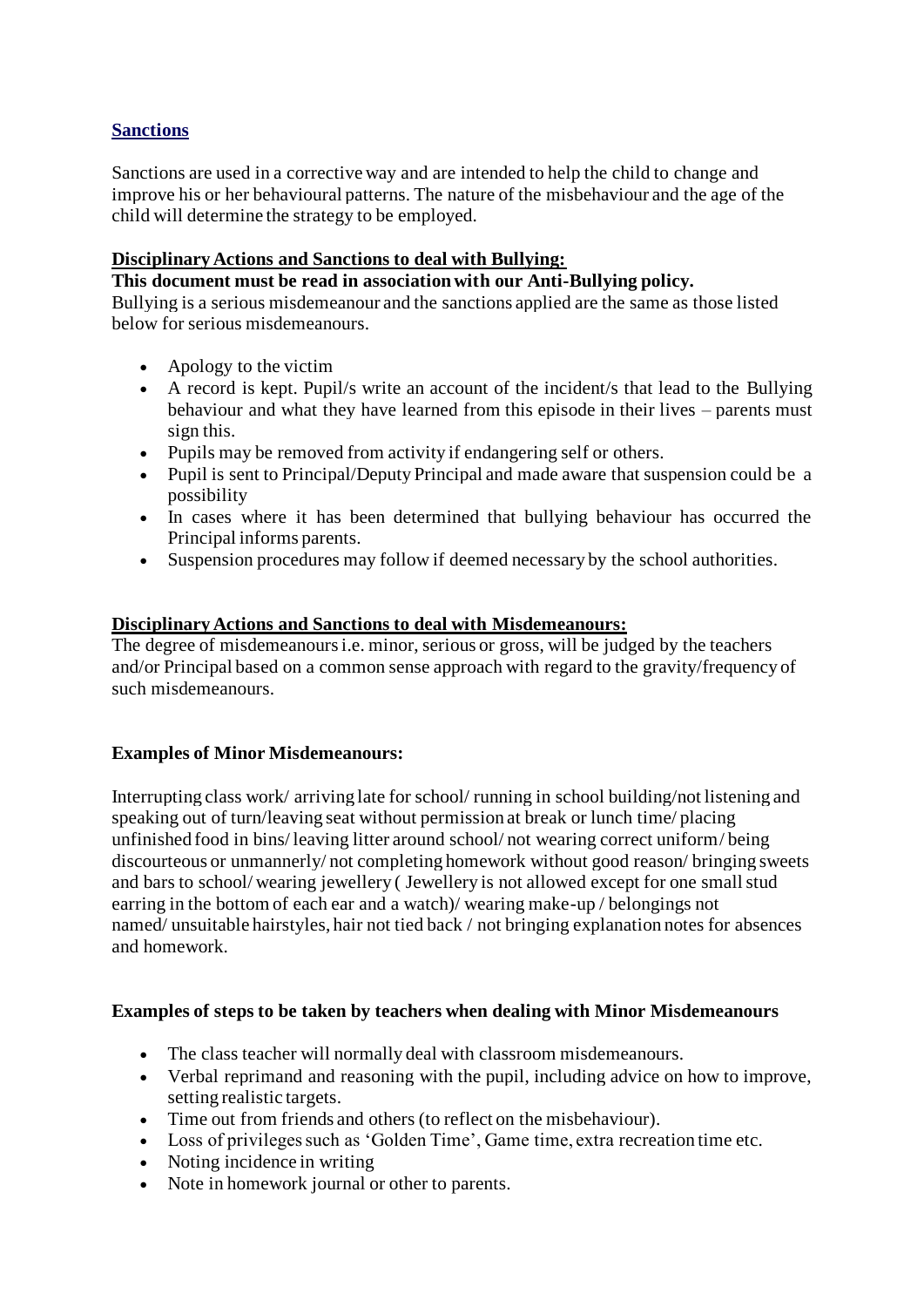# **Examples of steps to be taken when dealing with REGULAR occurrences of Minor Misdemeanours:**

- A record is kept of regular instances of misdemeanour.
- Following repeated instances of misdemeanour the pupil is sent to Principal.
- The child will receive detention (supervised) with written work.
- Class teacher meets with parent(s)/guardian. Details of all misbehaviour will be given to parents.

# **Examples of Serious Misdemeanours:**

Bullying/ Constantly disruptive in class/ telling lies/stealing/damaging or interfering with another person's property/back answering a teacher/leaving school premises during school day without appropriate permission/ using or writing unacceptable language/ bringing chewing gum, glass bottles, deliberately injuring a fellow pupil or partaking in any activity which would put themselves or others in danger/ deliberately leaving taps on/ misuse of fire equipment/ bringing in mobile phones without permission

# **Examples of steps to be taken when dealing with Serious Misdemeanours:**

- Pupil is sent to Principal
- Principal contacts parent/guardian
- Pupils may be removed from activity if endangering self or others
- The child will write an account of what they have done. They may receive detention (supervised) with written work. Temporary separation from peers, friends and others may also occur.
- A record is kept of all serious misdemeanours.

# **Examples of Gross Misdemeanours:**

Deliberately vandalizing school property/ aggressive, insulting, threatening or violent behaviour towards any person. Bringing alcohol, drugs, cigarettes or matches to school.

# **Examples of steps to be taken when dealing with Gross Misdemeanours:**

- Principal contacts parent/guardian immediately and parents will be called to meet the principal in the school. In the interest of Health  $\&$  Safety, it may be deemed necessary by the Principal to remove the child from the school after a gross misdemeanour.
- While waiting for the parents' presence in the school or while the discussion is taking place, the child may be removed from class and placed in another classroom with written work to do. The child writes an account of what happened and how they will behave in the future. The Board of Management has authorised the Chairperson or Principal to sanction an immediate suspension following discussion with the parents. If the parents do not attend the meeting, the pupils may be suspended and parents informed by letter.
- A record is kept of the incident.
- Suspension or expulsion may be considered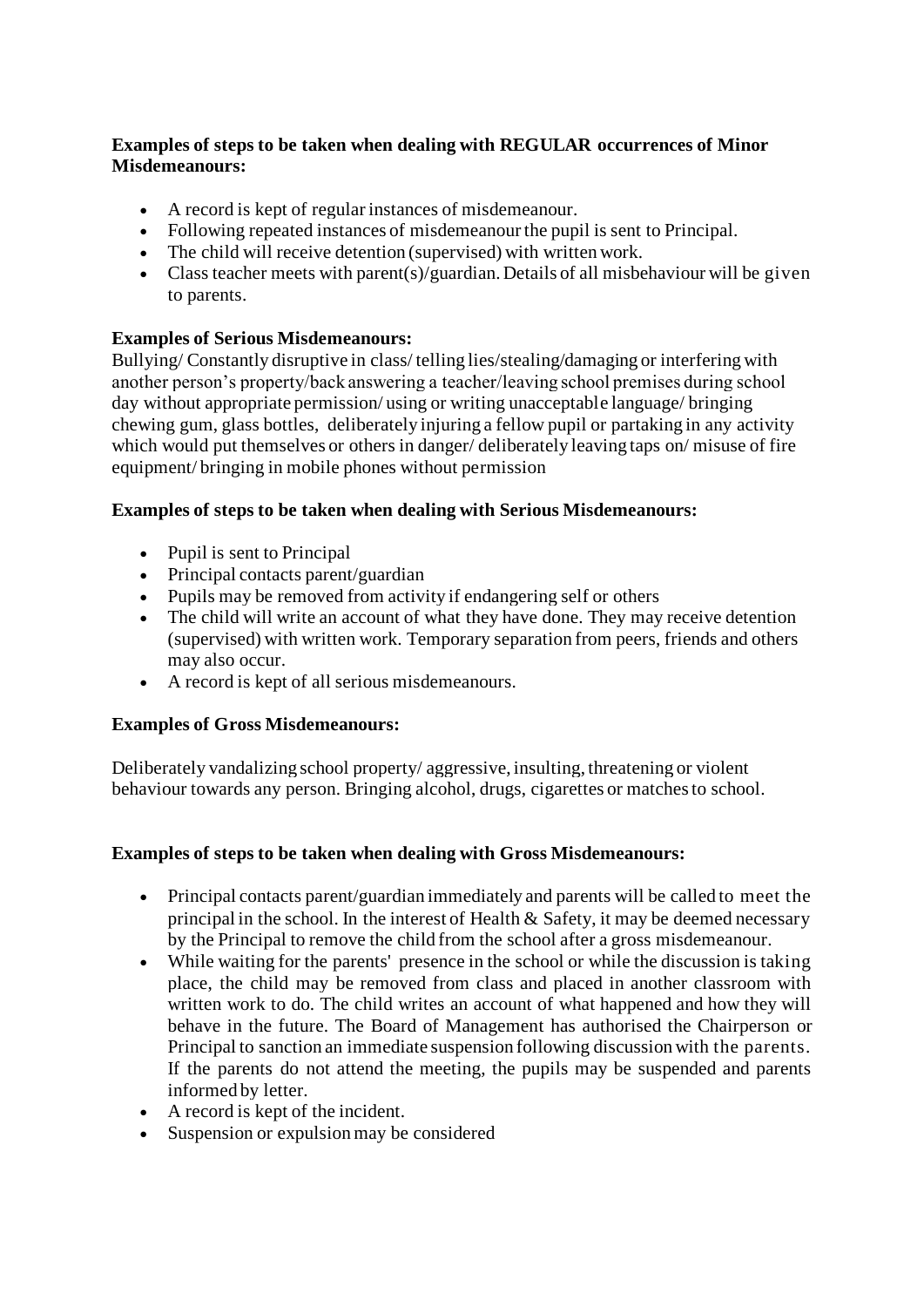# **SUSPENSION**

While the Board of Management has the authority to suspend, the Board of Management of Scoil Naomh Mhuire has delegated this authority to the principal, for periods of up to three days. The BoM has also authorised the Principal, with the approval of the Chairperson of the Board, to impose a suspension of up to five days in circumstances where a meeting of the Board cannot be convened in a timely fashion. The BoM has placed a ceiling of ten days on any one period of suspension imposed by it.

**Immediate Suspension:** In exceptional circumstances the Principal may consider an immediate suspension to be necessary, where the continued presence of the student in the school at the time would represent a serious threat to the safety of students or staff of the school, or any other person.

**'Automatic Suspension':** A Board of Management may decide, as part of the school's policy on sanctions, and following the consultation process with the Principal, parents, teachers and students, that particular named behaviours incur suspension as a sanction.

The following procedure will be followed in Scoil Naomh Mhuire.

- An investigation of the facts to confirm serious misbehaviour.
- Parents will be informed by phone or in writing about the incident.
- Parents will be given an opportunity to respond.

If suspension is still decided upon

- The principal will notify the parent in writing of the decision to suspend. The letter will confirm.
	- o The period of the suspension and the dates on which the suspension will begin and end.
	- o The reasons for the suspension.
	- o Any study programme to be followed.
	- o The arrangements for returning to school, including any commitments to be entered into by the student and the parents.
	- o The provision for appeal to the Board of management
	- o The provision for appeal to the Secretary General of the DES. (Only where the total number of days for which the student has been suspended in the current school year reaches 20 days.)
	- o Where the cumulative total of days reached 6, the NEWB will be notified.

#### **Records and reports.**

Formal written records will be kept of:

- The investigation (including notes of all interviews held)
- The decision-making process.
- The decision and rationale for the decision.
- The duration of the suspension and any conditions attached to the suspension.

#### **EXPULSION**

#### **Procedures in respect of expulsion.**

- A detailed investigation carried out under the direction of the principal.
- A recommendation to the BOM by the principal
- Consideration by the BOM of the principal's recommendations and the holding of a hearing.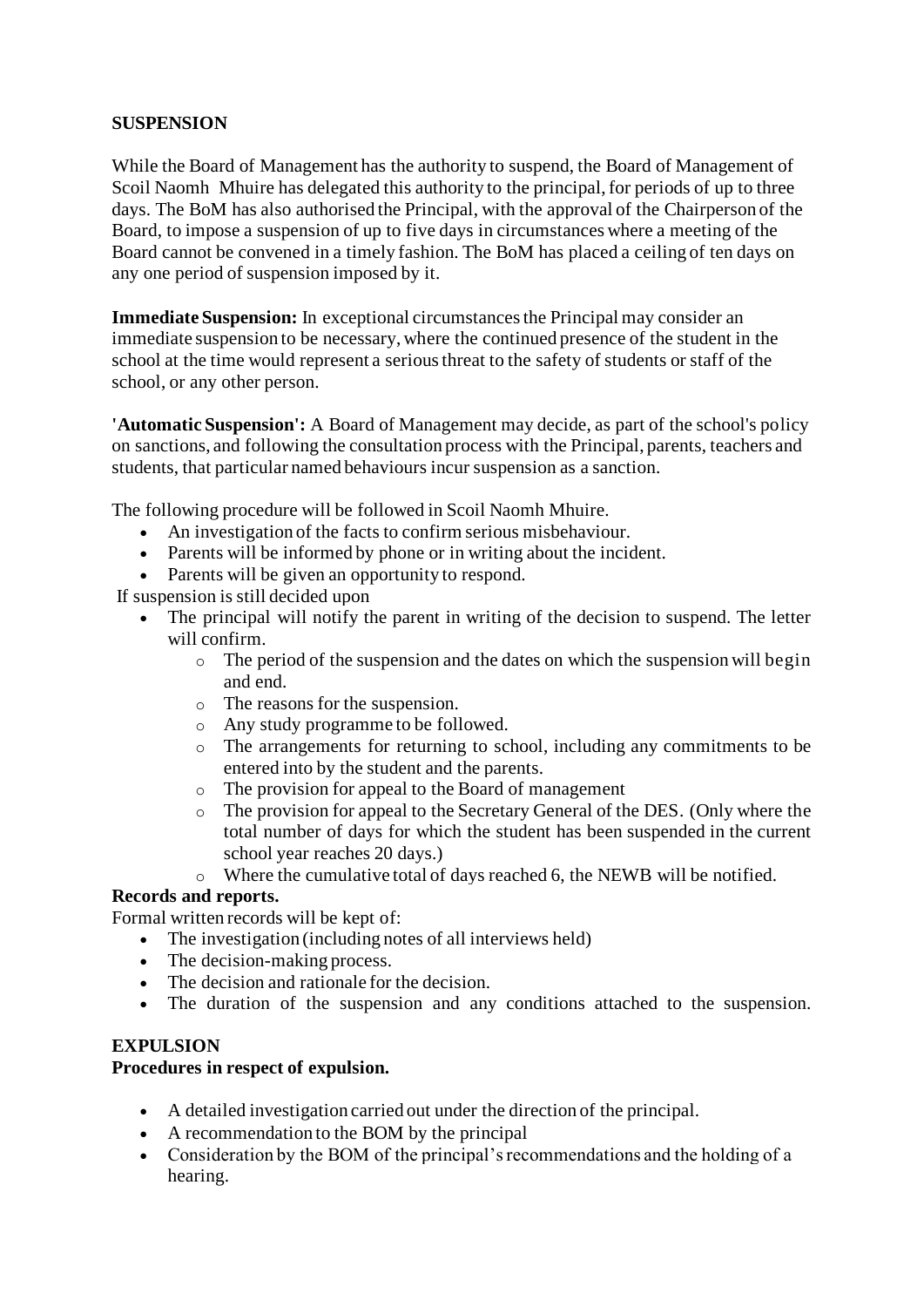- BOM deliberations and actions following the hearing.
- If BOM is of the opinion that the student will be expelled, the Board must notify the Educational Welfare Officer (EWO) in writing, of its opinion and the reasons for this opinion. The intention to expel a student does not take effect until 20 school days have elapsed after NEWB have received written notification. The NEWB will be notified using a **Notice of Intention to Expel form** which is available on www.schoolreturn.ie or from the helpline (1890 36 3666). This form will be completed and sent to **School Return Section, National Educational Welfare Board, 16-22 Green St, Dublin 7.**
- Consultations arranged by the EWO.
- Confirmation of the decision to expel.

# **Appeals**

A parent may appeal a decision to expel to the Secretary General of the Department of Education and Skills (Education Act 1998 section 29)

**SUCCESS CRITERIA:** (by which the policy will be judged)

- Atmosphere of discipline within the school
- Children are aware of school rules
- Staff apply school rules
- Growth in self discipline
- Co-operation between parents, teachers and pupils in maintaining the code.
- Comments or compliments on behaviour.
- Children working to the best of their ability
- Class working to the best of their ability
- Improvements in behaviour

# **MONITORING AND REVIEW:**

Each staff member is responsible for the implementation of the Code of Behaviour and Anti-Bullying Policy. Within the classroom the teacher monitors his/her class. Teachers consider themselves responsible for the behaviour of children within sight or sound of them and respond to any instance of unacceptable behaviour. The principal is responsible for monitoring and reviewing Policy at staff level on a regular basis and reports any review the staff deem necessary to the Board of Management.

The Board of Management (BOM) has ultimate responsibility for discipline in the school under its management and a duty to ensure that a fair code of discipline applies therein. The BOM will ensure the Code of Behaviour and Anti-Bullying policy is reviewed yearly or more often if the need arises.

In registering children in Scoil Naomh Mhuire ,parents are expected to support teachers in following the policies and procedures of the school.